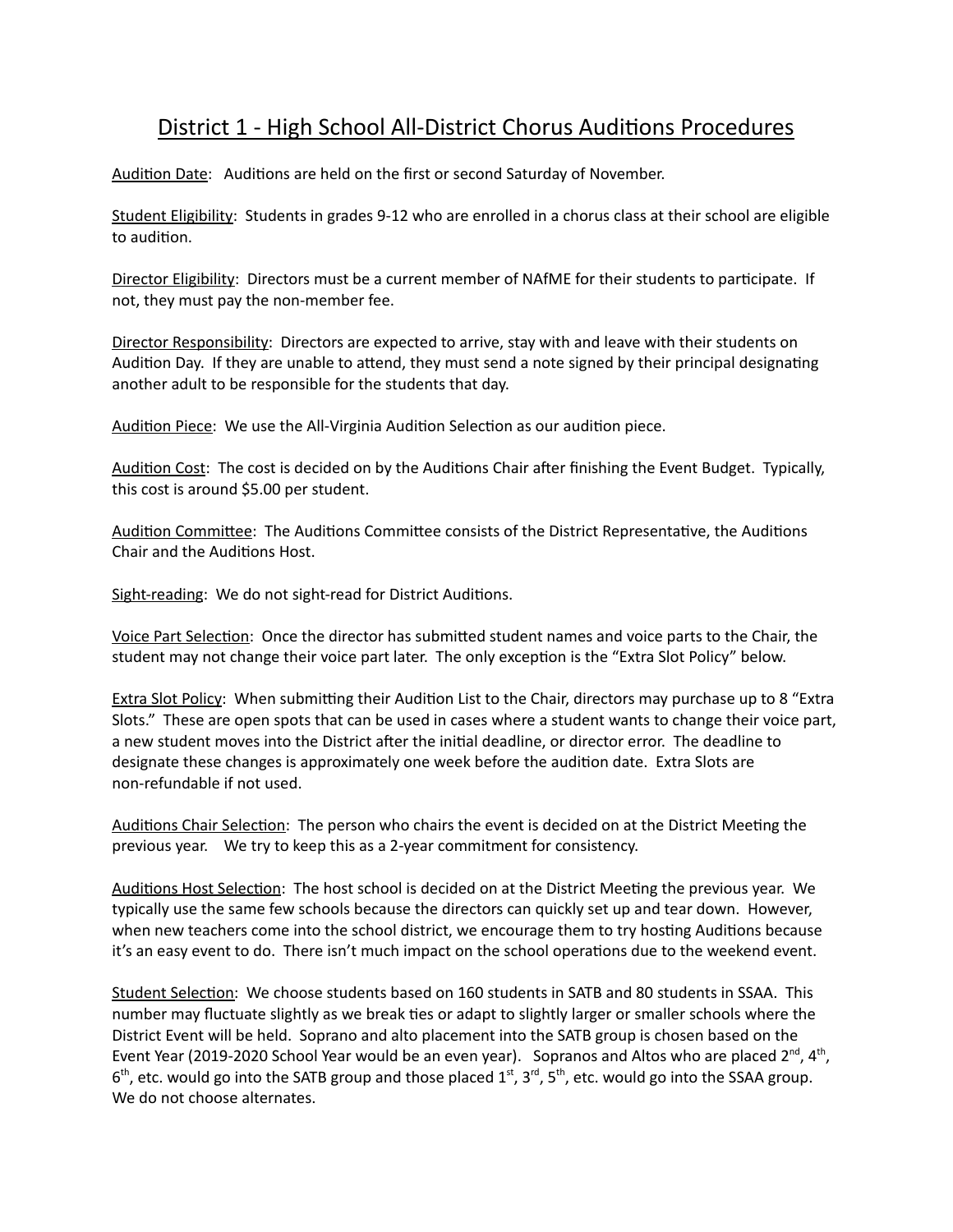## Auditions Chair Responsibilities:

- 1. Budget: The Auditions Chair prepares a budget for the event. Typical expenses are judges, judges' meals, custodian fees, mailing of scoresheets and supplies.
- 2. Audition Letter: The Auditions Chair prepares a letter to go out to the District members at the first District meeting in September (usually the second weekend after Labor Day, or one week after the VMEA meeting). This outlines the procedure for their students, as well as the audition music. The teachers are given a deadline to submit their student names to the chair who then prepares a database to be used on audition day for the entering of scores.
- 3. Securing judges: The Auditions Chair secures two judges for each audition room. This is typically between 10 and 12 people based on the numbers of auditioning students. Judges are chosen based on background and experience with a variety of school-aged voices. Judges are paid at the end of the Audition day.
- 4. Working with host: The Auditions Chair works closely with the Host to ensure the school is ready for the Auditions Event. Usually the Chair will visit the Host school on the Friday night before to make sure everything is ready for Audition day.
- 5. Scoresheets: The Auditions Chair prepares packets for each director with two scoresheets per student. The scoresheets are numbered randomly so that the judges are not aware of the student or school when they enter the audition room.
- 6. Day of Audition: The Auditions Chair is at the event the entire day to help resolve any issues that may arise, including schools running late to their audition time, errors in voicing or scoresheets, audition procedure questions, etc.
- 7. Tabulating of Scores: The Auditions Chair designates a small group of directors to oversee tabulating and entering scores into the database. Many directors will commit an amount of time during the day to help in the tabulation room. Scores are double-checked for accuracy by two different directors who initial next to the score.
- 8. Director Notification of Participants: Once the scores have been entered and the students have been selected, the Auditions Chair notifies the District Directors by email who may then decide when and how to inform their own students.